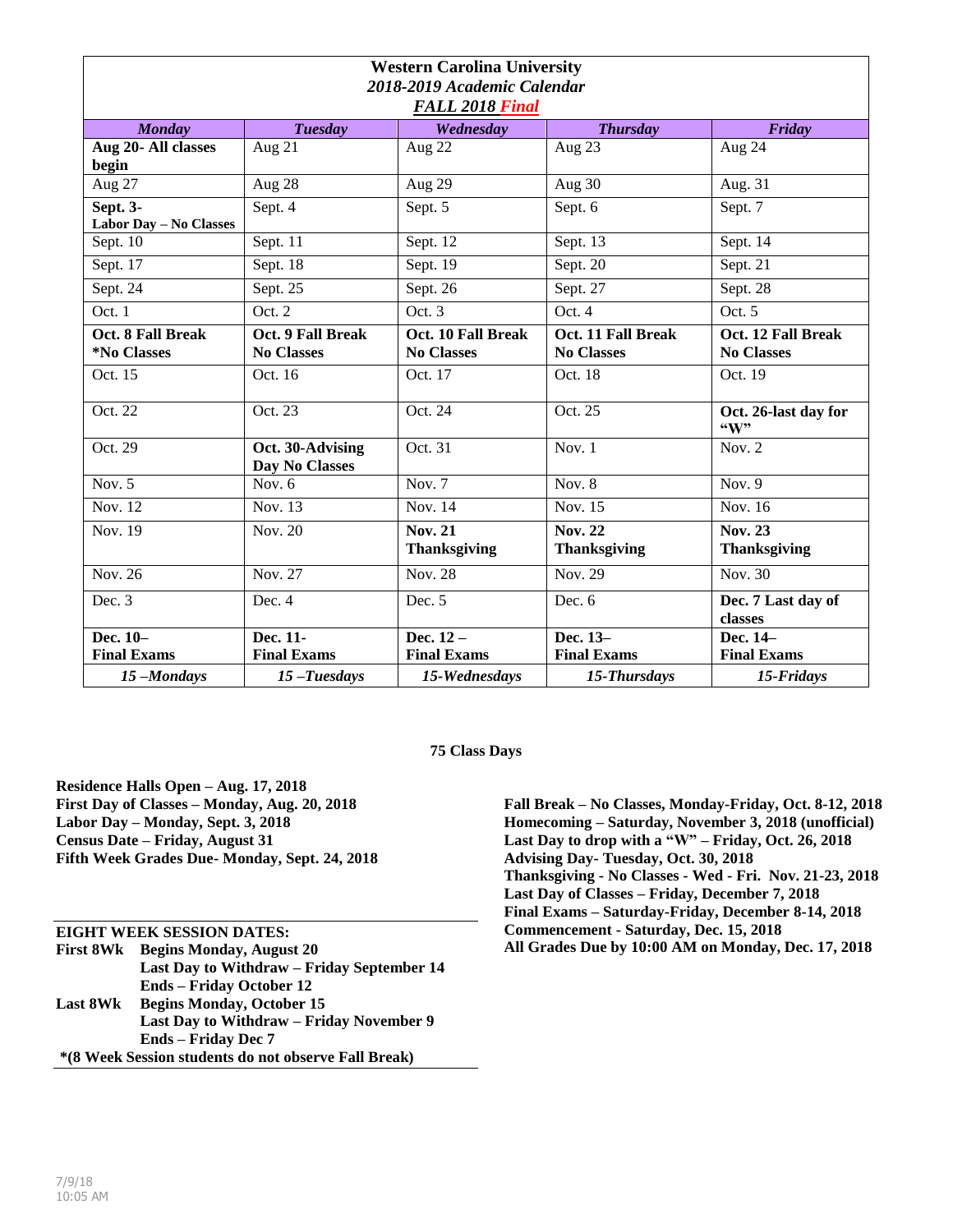| <b>Western Carolina University</b>                                                                    |                                           |                                           |                                           |                                           |  |  |
|-------------------------------------------------------------------------------------------------------|-------------------------------------------|-------------------------------------------|-------------------------------------------|-------------------------------------------|--|--|
| 2018-2019 Academic Calendar                                                                           |                                           |                                           |                                           |                                           |  |  |
| <b>SPRING 2019 Final</b><br><b>Tuesday</b><br>Wednesday<br><b>Thursday</b><br><b>Monday</b><br>Friday |                                           |                                           |                                           |                                           |  |  |
|                                                                                                       |                                           |                                           |                                           | Jan. 11 Orientation<br>& Registration     |  |  |
| Jan. 14-All classes<br>begin                                                                          | Jan. 15                                   | Jan. 16                                   | Jan. 17                                   | Jan. 18                                   |  |  |
| Jan. $21 - \text{MLK}$<br><b>Holiday - No Classes</b>                                                 | Jan. 22                                   | Jan. 23                                   | Jan. 24                                   | Jan. 25                                   |  |  |
| Jan. 28                                                                                               | Jan. 29                                   | Jan. 30                                   | Jan. 31                                   | Feb. 1                                    |  |  |
| Feb. 4                                                                                                | Feb. 5                                    | Feb. 6                                    | Feb. 7                                    | Feb. 8                                    |  |  |
| Feb. 11                                                                                               | Feb. 12                                   | Feb. 13                                   | Feb. 14                                   | Feb. 15                                   |  |  |
| Feb. 18                                                                                               | Feb. 19                                   | Feb. 20                                   | Feb. 21                                   | Feb. 22                                   |  |  |
| Feb. 25                                                                                               | Feb. 26- Advising<br>Day. No Classes      | Feb. 27                                   | Feb. 28                                   | Mar. 1                                    |  |  |
| Mar. $4-$                                                                                             | Mar. 5                                    | Mar. 6                                    | Mar. 7                                    | Mar. 8                                    |  |  |
| Mar. 11-Spring Break<br>*No Classes                                                                   | Mar. 12-Spring Break<br><b>No Classes</b> | Mar. 13-Spring Break<br><b>No Classes</b> | Mar. 14-Spring Break<br><b>No Classes</b> | Mar. 15-Spring Break<br><b>No Classes</b> |  |  |
| Mar. 18                                                                                               | Mar. 19                                   | Mar. 20                                   | Mar. 21                                   | Mar. 22- Last day for<br>$\mathbf{W}$     |  |  |
| Mar. 25                                                                                               | Mar. 26                                   | Mar. 27                                   | Mar. 28                                   | Mar. 29                                   |  |  |
| Apr. 1                                                                                                | Apr. 2                                    | Apr. 3                                    | Apr. 4                                    | Apr. 5                                    |  |  |
| Apr. 8                                                                                                | Apr. $9$                                  | Apr. 10                                   | Apr. 11                                   | Apr. 12                                   |  |  |
| Apr. 15                                                                                               | Apr. 16                                   | Apr. 17-No classes                        | Apr. 18-No classes                        | Apr. 19-No classes                        |  |  |
| Apr. 22                                                                                               | Apr. 23                                   | Apr. 24                                   | Apr. 25                                   | Apr. 26                                   |  |  |
| Apr. 29                                                                                               | Apr. 30                                   | May 1                                     | May 2                                     | May 3-Last day of<br>classes              |  |  |
| <b>May 6-</b><br><b>Final Exams</b>                                                                   | $May 7-$<br><b>Final Exams</b>            | May 8-<br><b>Final Exams</b>              | <b>May 9-</b><br><b>Final Exams</b>       | <b>May 10-</b><br><b>Final Exams</b>      |  |  |
| 15-Monday                                                                                             | 15-Tuesday                                | 15-Wednesday                              | 15-Thursday                               | 15-Friday                                 |  |  |

## **75 Class Days**

**Residence Halls Open – Jan. 11, 2019 Orientation – Jan. 11, 2019 First Day of Classes – Monday, Jan. 14, 2019 Census Date –Monday, Jan 28 Martin Luther King Holiday - Monday, Jan. 21, 2019 Fifth Week Grades Due- Monday, Feb. 18, 2019**

## **EIGHT WEEK SESSION DATES:**

**First 8Wk Begins Tuesday, January 14 Last Day for Withdraw – Friday February 8 Ends – Friday March 8 Last 8Wk Begins Monday, March 11 Last Day for Withdraw – Friday April 5 Ends – Friday May 3 \*(8 Week Session students do not observe Spring Break)**

7/9/18 10:05 AM **Advising Day—No Classes—Tuesday, Feb. 26, 2019** **Spring Break –Mar. 11-15, 2019 Last Day to drop with a "W" – Friday, Mar. 22, 2019 No classes – Wed. – Fri., April 17-19, 2019 Last Day of Classes – Friday, May 3 Final Exams – Saturday – Friday, May 4-10, 2019 Commencement (graduate) – Friday, May 10, 2019 Commencement (undergraduate) - Saturday, May 11, 2019 All Grades Due by 10:00 AM on Monday, May 13, 2019**